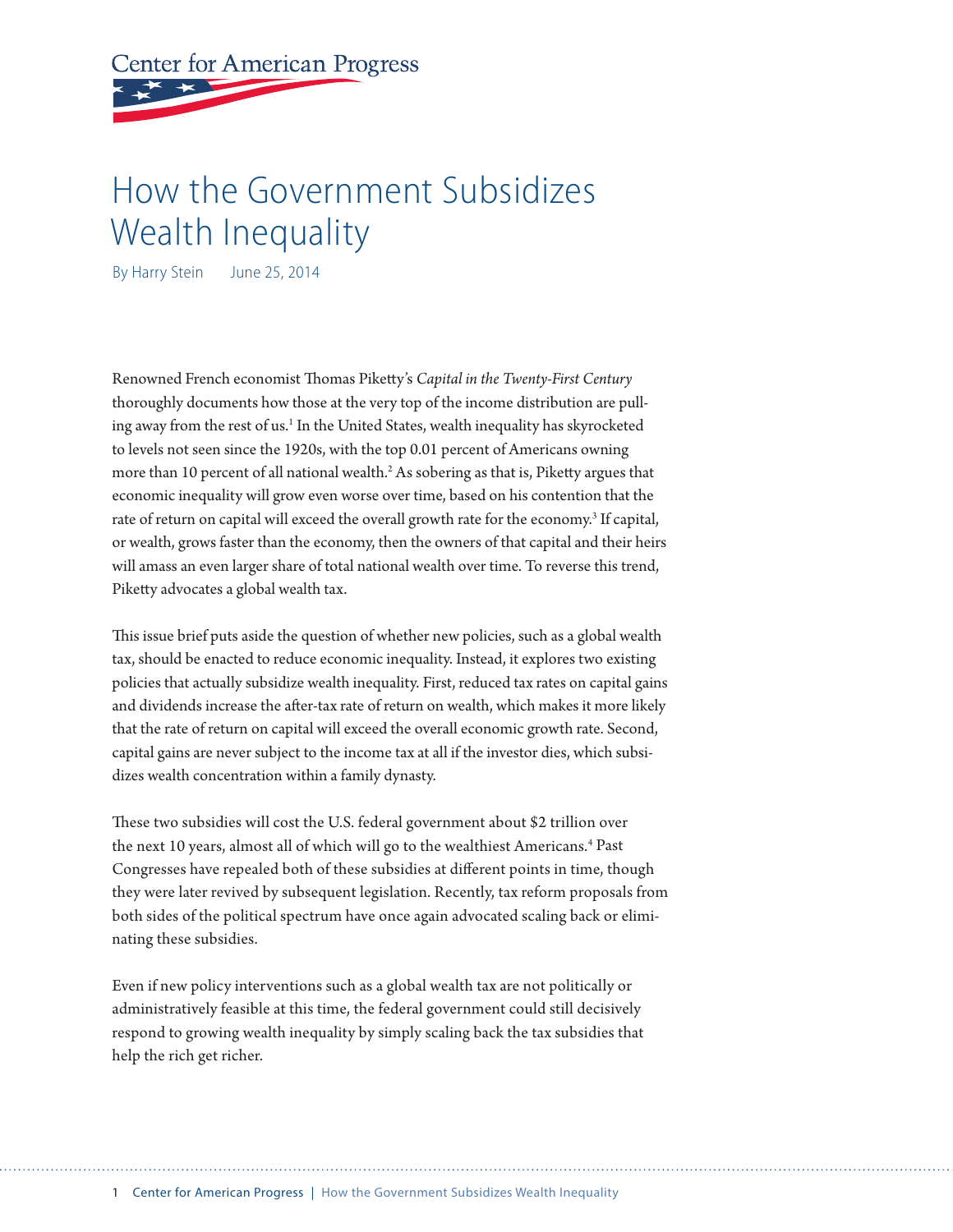## Low tax rates for capital gains and dividends

Capital gains and dividends are taxed at lower rates than other sources of income. Labor income, such as wages and salaries, is taxed at rates of up to 39.6 percent and also subject to payroll taxes. Capital gains and dividends, which are investment income, are taxed at a top rate of 23.8 percent, which includes the 3.8 percent surtax on investment income imposed by the Affordable Care Act, or ACA. Those lower rates are a subsidy for investment income. Subsidies in the tax code are known as tax expenditures, and the nonpartisan Congressional Budget Office, or CBO, estimates that the tax expenditure for low rates on capital gains and dividends will cost the federal government \$1.34 trillion in revenue over the next 10 years.<sup>5</sup> Taxpayers with incomes in the top 1 percent will get 68 percent of that money, while the bottom 80 percent will receive only 7 percent.<sup>6</sup>



Reducing tax rates for investment income has delivered enormous windfalls to the wealthiest Americans and exacerbated economic inequality. A study by Thomas L. Hungerford of the Economic Policy Institute finds that, "By far, the largest contributor to increasing income inequality (regardless of income inequality measure) was changes in income from capital gains and dividends."7 By taxing capital gains and dividends at a lower rate than other income, the federal government is making it more likely that the rate of return on capital will exceed the economic growth rate—the key driver of Piketty's theory of rising future economic inequality.

The effects of preferential tax rates for capital gains and dividends are most apparent when looking at the richest of the rich using Internal Revenue Service, or IRS, data on the country's top 400 taxpayers. These taxpayers represent the top 0.0003 percent of all 140 million individual income tax returns filed in 2009, the last year for which data are available.<sup>8</sup> Amazingly, this tiny group claimed a full 12 percent of all capital gains that benefit from reduced tax rates.<sup>9</sup>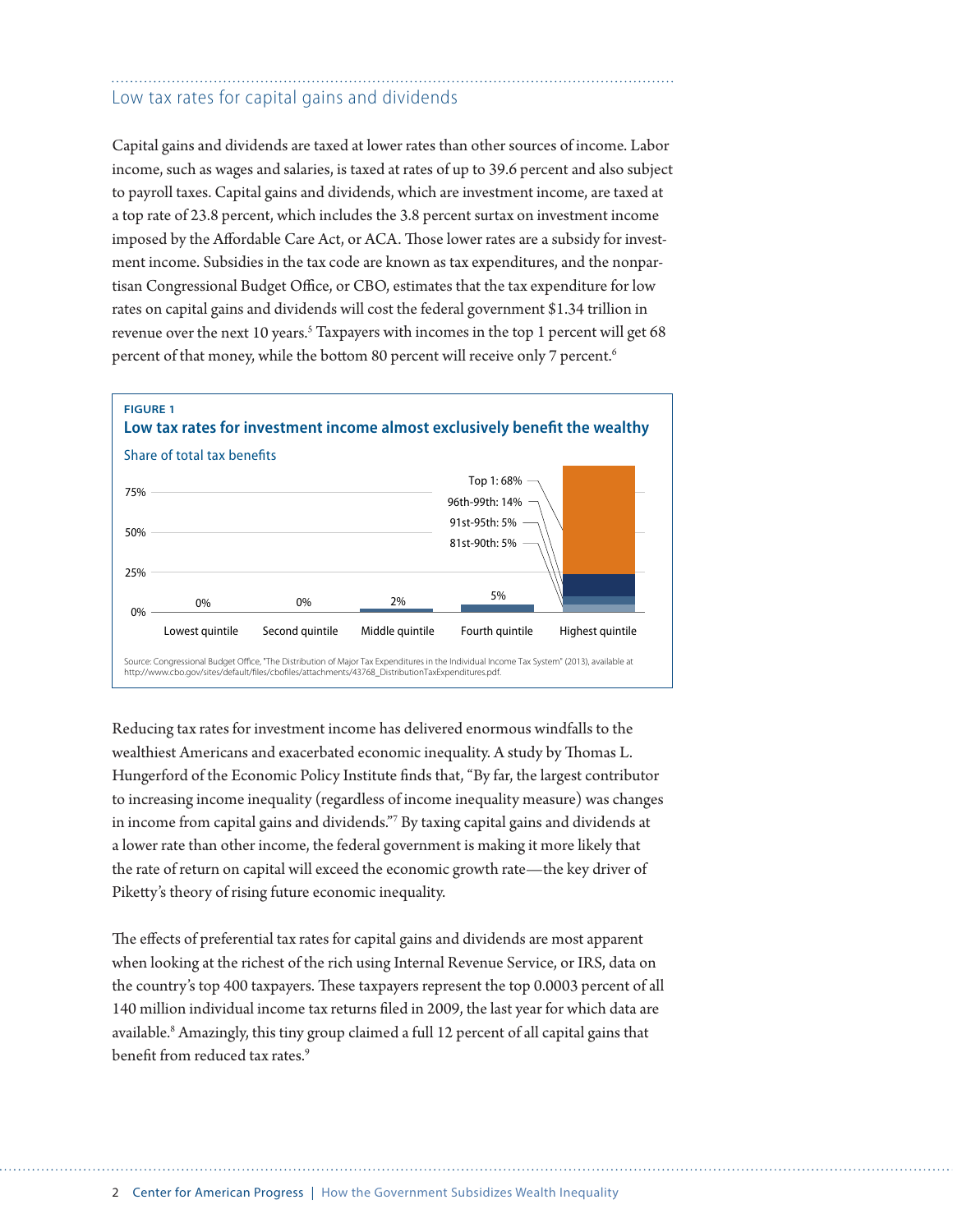The average tax rate for these extremely wealthy taxpayers has fallen dramatically in recent decades. The top 400 taxpayers faced an average tax rate of 26.38 percent in 1992, which fell to 19.91 percent by 2009.10 This tax cut for the extremely wealthy can be explained almost entirely by reductions in the capital gains rate. The correlation between these two drops is nearly perfect, with 95 percent of the change in the average tax rate for the top 400 taxpayers explained by capital gains tax cuts. This trend has likely reversed in recent years to some extent, since the top capital gains tax rate has increased from 15 percent in 2009 to 23.8 percent today.



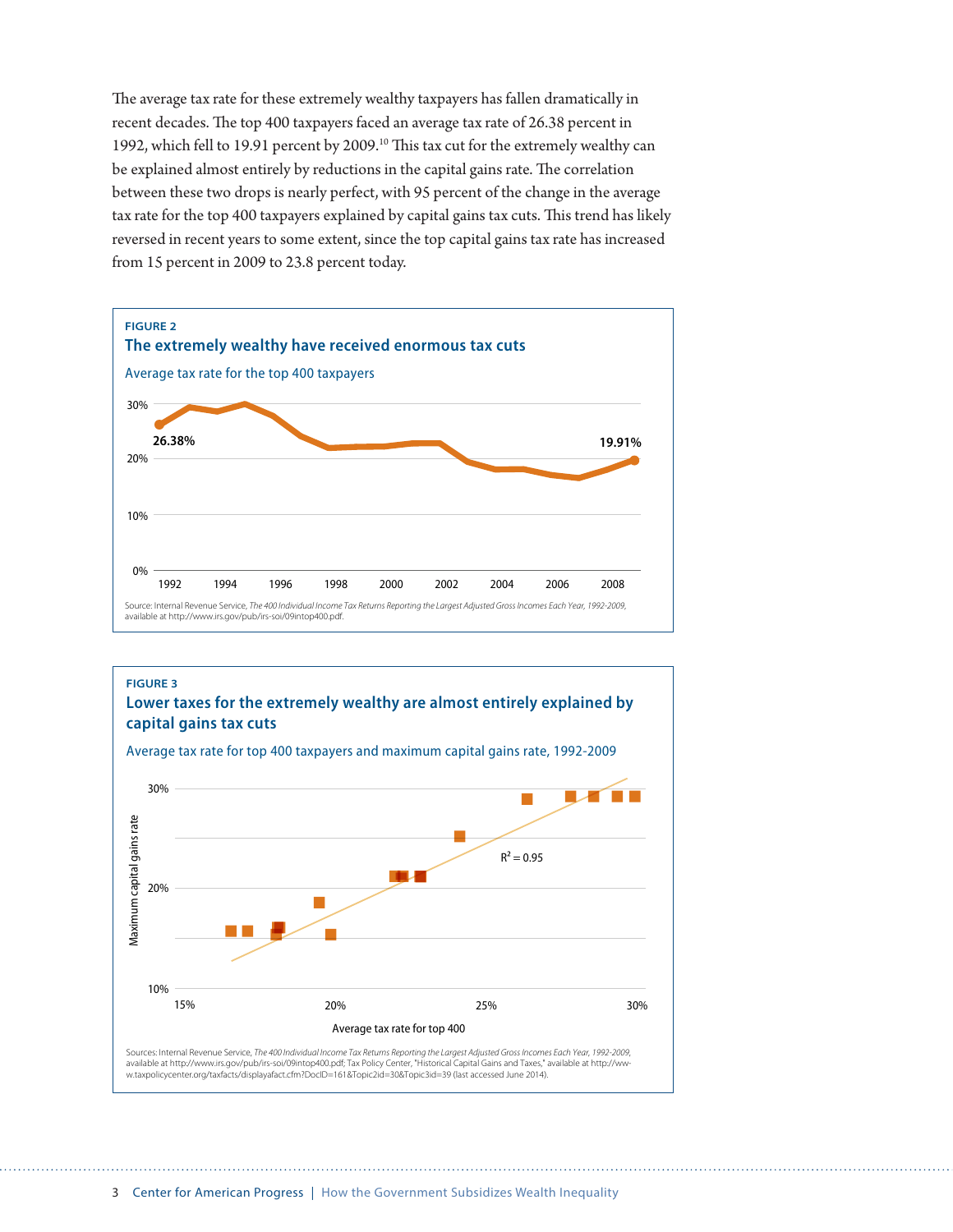Presumably, federal lawmakers did not enact preferential rates for capital gains and dividends for the sole purpose of subsidizing wealth inequality. Defenders of this tax break offer several justifications for it. Some argue that investment tax breaks reduce double taxation, since profits are taxed at both the corporate level and at the individual level when distributed to shareholders as capital gains or dividends.<sup>11</sup> But under this logic, almost everything could be called double taxation. For example, workers pay income taxes when they earn a paycheck and then pay sales taxes on that income when they spend it.<sup>12</sup> Martin A. Sullivan of the nonprofit Tax Analysts, a provider of tax news, analyzes this question in an article titled "Are Capital Gains Double Taxed?" He concludes that "framing the debate in terms of double versus single taxation gets us nowhere."13

Some also defend low rates for capital gains on the grounds that some of the gain is due to inflation rather than a real accumulation of wealth for the investor.<sup>14</sup> This concern is not addressed directly, however, by a discounted tax rate. The discounted tax rate may overcompensate or undercompensate for the effects of inflation, depending on the actual inflation rate over the holding period of the investment. As an alternative to a discounted tax rate, proposals have existed for decades to index capital gains taxes to inflation so that only the real portion of the gain is taxable.<sup>15</sup> However, this would be inconsistent with other areas of tax policy in which inflation is not taken into account, such as the tax treatment of interest and deductions for the depreciation of business investment.16 Additionally, the burden of paying taxes on inflationary gains is at least partially offset by allowing investors to defer capital gains taxes until they sell the asset.<sup>17</sup>

Additionally, opponents of high capital gains rates raise concerns about the potential lock-in effect, in which investors are reluctant to sell assets and incur capital gains taxes.<sup>18</sup> Studies have found evidence of the lock-in effect in the short term, with changes in capital gains taxes associated with substantial increases or decreases in asset sales, but this effect is much smaller in the long term.<sup>19</sup> While some argue that capital gains tax cuts actually pay for themselves by reducing the lock-in effect and increasing the volume of taxable asset sales, a report from the nonpartisan Congressional Research Service finds that "the bulk of the evidence suggests that reducing the capital gains tax rate reduces tax revenues."20 It should be noted that the lock-in effect is not an issue for dividend taxes, since investors do not have an option to defer dividend payments or the resulting tax obligation.

The most important question for low tax rates on capital gains and dividends is whether they help the economy, but the evidence supporting this tax subsidy is not compelling.<sup>21</sup> Supporters argue that this tax expenditure encourages savings and investment, which in turn boosts the economy.<sup>22</sup> Economists generally agree that increased investment is good for the economy but disagree on whether tax preferences for capital income achieve this result, especially in today's global marketplace where domestic savings can finance foreign investments and vice versa.23 Some economists believe a tax system that yields optimal economic growth would completely exempt investment income from taxation.<sup>24</sup> Economists Peter Diamond and Emmanuel Saez, however, find that this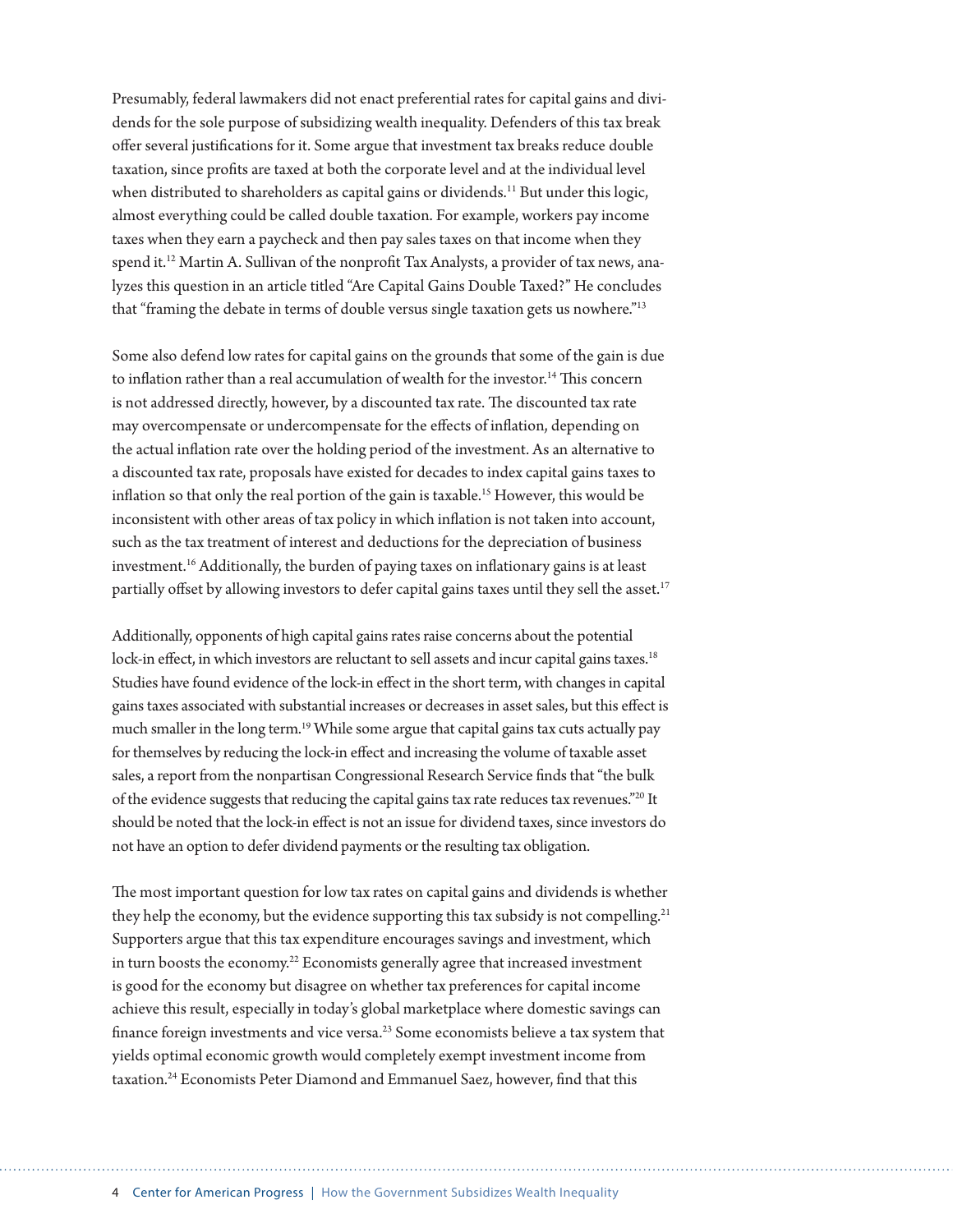conclusion relies on unrealistic assumptions about human behavior.25 For example, economic models supporting tax-free investment income assume that everyone can borrow unlimited amounts of money with which to invest and then make rational long-term savings decisions, neither of which is true in real life.<sup>26</sup>

Reasonable economists can disagree about the theoretical benefits of low capital gains taxes, but the historical record is clear. There is no correlation between low capital gains tax rates and higher economic growth.<sup>27</sup> To be fair, correlation is not the same as causation. It is possible that low capital gains tax rates have helped the economy, but the effect is so small that it has been eclipsed by other factors.

Investment income has not always been taxed at preferential rates. Dividends were generally taxed as ordinary income until the 2003 tax cuts enacted under former President George W. Bush.28 Capital gains have a longer history of preferential rates but were also taxed at the same rate as ordinary income from 1988 to 1990 as a result of the Tax Reform Act of 1986, which was signed into law by then-President Ronald Reagan.<sup>29</sup>

Several recent tax reform proposals advocate reducing or repealing the subsidy provided by reduced rates on investment income. The bipartisan deficit reduction commission chaired by Erskine Bowles, a businessman and former White House chief of staff for President Bill Clinton, and former Sen. Alan Simpson (R-WY) called for eliminating preferential tax rates for capital gains and dividends while also reducing the top income tax rate to 28 percent.<sup>30</sup> Another bipartisan commission led by former Senate Budget Committee Chairman Pete Domenici (R-NM) and Alice Rivlin, formerly President Clinton's White House budget director, also proposed taxing capital gains and dividends as ordinary income, with an exemption for the first \$1,000 of capital gains and a lower top income tax rate of 27 percent.<sup>31</sup>

House Ways and Means Committee Chairman Dave Camp (R-MI) also proposes a slight increase in capital gains and dividend taxes in his Tax Reform Act of 2014. Rep. Camp's bill would lower the top income tax rate to 35 percent while allowing investors to exclude 40 percent of their capital gains and dividends from taxable income, with the remaining 60 percent taxed at ordinary rates. $32$  A 35 percent tax on 60 percent of capital gains and dividends results in an effective tax rate of 21 percent, or 24.8 percent with the ACA surtax. A bipartisan tax reform bill from Sens. Ron Wyden (D-OR) and Dan Coats (R-IN) takes a similar approach, exempting 35 percent of capital gains and dividends and taxing the rest at ordinary rates of up to 35 percent, for an effective tax rate of 26.55 percent with the ACA surtax.33

A comprehensive tax reform proposal from the Center for American Progress would tax dividends as ordinary income, returning to the framework used for 90 years until 2003.<sup>34</sup> Capital gains would be taxed at a top rate of 28 percent, including the ACA surtax, which is the same tax rate that President Reagan enacted in the Tax Reform Act of 1986.<sup>35</sup>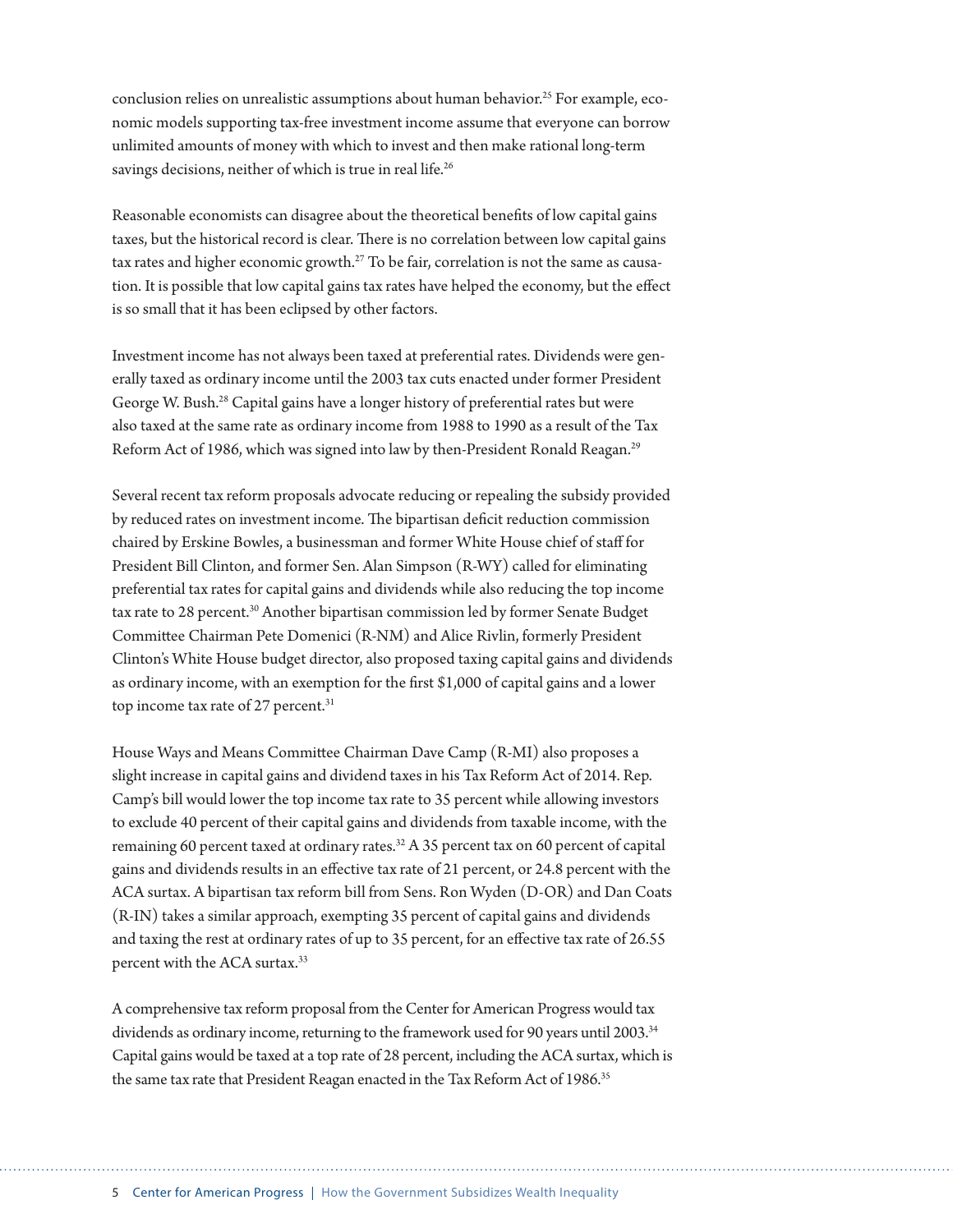### 'Step-up in basis' for capital gains

Piketty warns of "patrimonial capitalism," in which inheritances drive economic outcomes more than talent or hard work. A provision of the tax code known as "step-up in basis" is a direct subsidy for inherited wealth.

When an asset is sold, the capital gain is the sales price minus the seller's basis in the asset, with the basis usually equaling the price that the seller originally paid.<sup>36</sup> For inherited property, however, the basis is generally the fair market value of the asset on the date the previous owner of the asset died.<sup>37</sup> Calculating an heir's basis in an asset using its more recent value when the previous owner died, instead of its original cost, is called a step-up in basis.

As an example, imagine that Jill purchases a share of stock in 1980 for \$10. Jill still owns the stock when she dies in 2003, and the stock is now worth \$50. Jill's son Jack inherits the stock and sells it in 2007 for \$55. Even though the stock has gained \$45 from its initial cost of \$10, Jack only has to pay capital gains taxes on the \$5 gain that occurred after Jill passed away. The other \$40 in capital gains is never subject to income taxes, since Jack benefited from a step-up in basis. Notice that step-up in basis worsens any lock-in effect caused by capital gains taxes, since it gives investors a powerful incentive to hold onto assets until they die.<sup>38</sup>

CBO estimates that the step-up in basis rule will reduce federal revenues by \$644 billion over 10 years, with 21 percent of that subsidy going to the top 1 percent of income earners.39

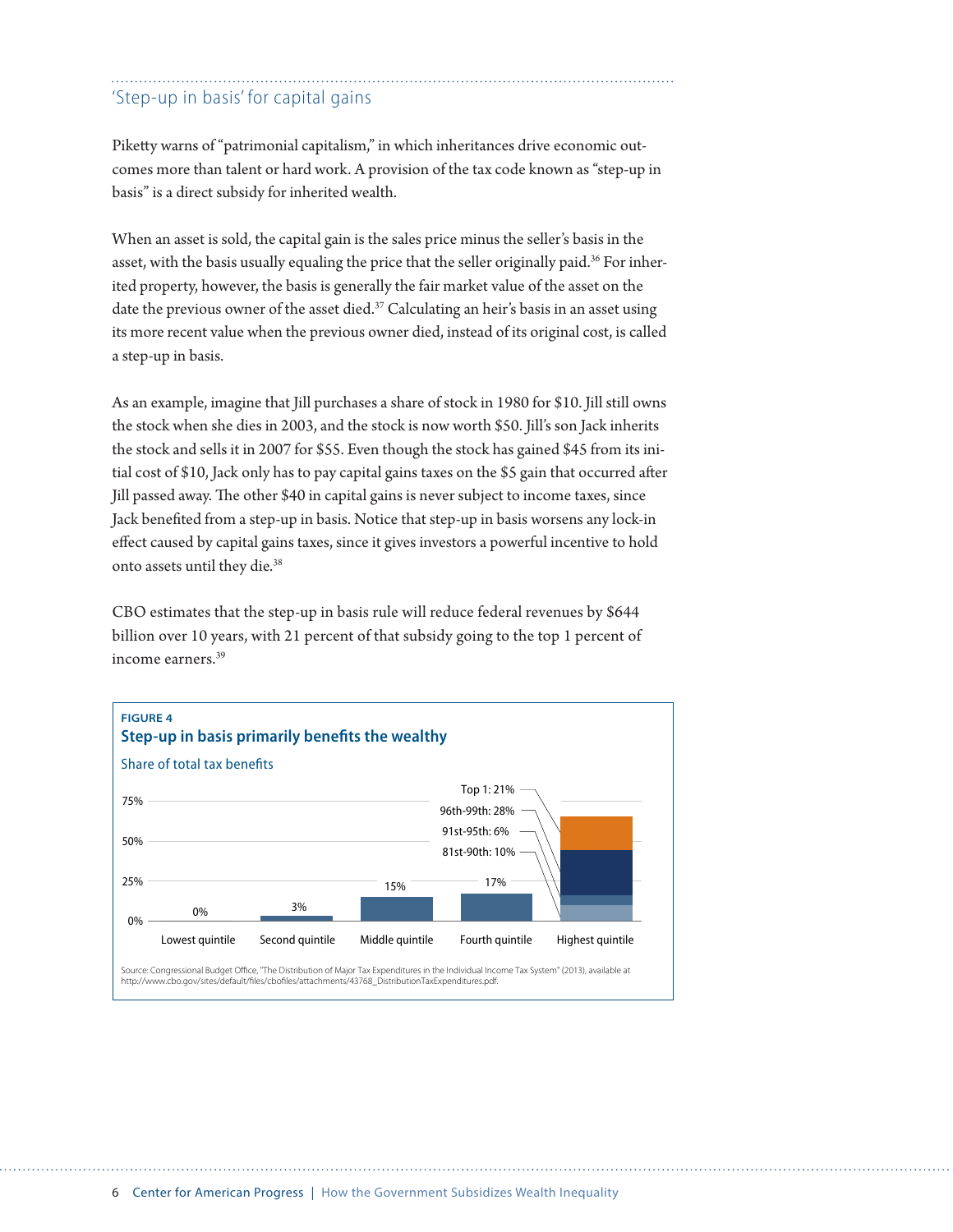Step-up in basis is a particularly valuable subsidy for the wealthiest estates. A study published by the Federal Reserve estimates that unrealized capital gains comprise 55 percent of the total value of estates worth more than \$100 million.<sup>40</sup> That means more than half of the wealth accumulated within the richest estates was never subject to income taxes.

Some wealthy and sophisticated individuals combine step-up in basis with other rules called "like-kind exchanges" to avoid incurring taxable capital gains. Businesses and investors can avoid capital gains taxes when they sell certain kinds of assets, if they use the proceeds from the sale to buy a similar type of asset.<sup>41</sup> Real estate is the most common type of asset used to benefit from like-kind exchange rules, but other investment property, such as art, can also qualify for this favorable tax treatment.<sup>42</sup> Rep. Camp's Tax Reform Act of 2014 repeals like-kind exchange rules, and his Republican staff note, "With multiple exchanges, gains essentially may be deferred for decades, and ultimately escape taxation entirely if the property's basis is stepped up to its fair market value upon the death of the owner"<sup>43</sup>

Congress repealed step-up in basis in the Tax Reform Act of 1976, replacing it with "carryover basis."44 Carryover basis means that the heir's basis is the same as the decedent's basis, so the taxable capital gain on an asset is not affected by inheritance. However, Congress postponed this change in 1978 and then repealed it retroactively in 1980.45 According to the Joint Committee on Taxation, Congress repealed the carryover basis rules due to concerns that they increased the cost and complexity of administering estates.46 Estates faced challenges determining the decedent's basis in cases where records were unavailable to establish the original price paid by the decedent for the asset.

The Economic Growth and Tax Relief Reconciliation Act of 2001, or EGTRRA, attempted to revive carryover basis rules while also phasing out estate taxes.<sup>47</sup> Under this law, carryover basis rules applied in 2010, the same year the law eliminated estate taxes. The year 2010 ended up being a highly unusual year, with the Tax Relief, Unemployment Insurance Reauthorization, and Job Creation Act of 2010 allowing estates to choose between two sets of rules. Estates could elect the EGTRRA tax treatment of no estate tax but carryover basis or the new law that revived the estate tax and step-up in basis.<sup>48</sup> Once again, administrative complexity was a primary concern with the carryover basis rules for 2010, with then-Senate Finance Committee Chairman Max Baucus (D-MT) warning of "massive recordkeeping confusion."49

While recordkeeping concerns with carryover basis have twice led Congress to revive step-up in basis for estates, carryover basis rules are actually routinely applied by the tax code when dealing with gifts from a living donor.<sup>50</sup> Under Section 1015 of the Internal Revenue Code, the recipient of a gifted asset generally assumes the same basis in that asset as the donor held.<sup>51</sup> Section 1015 even anticipates situations where the recipient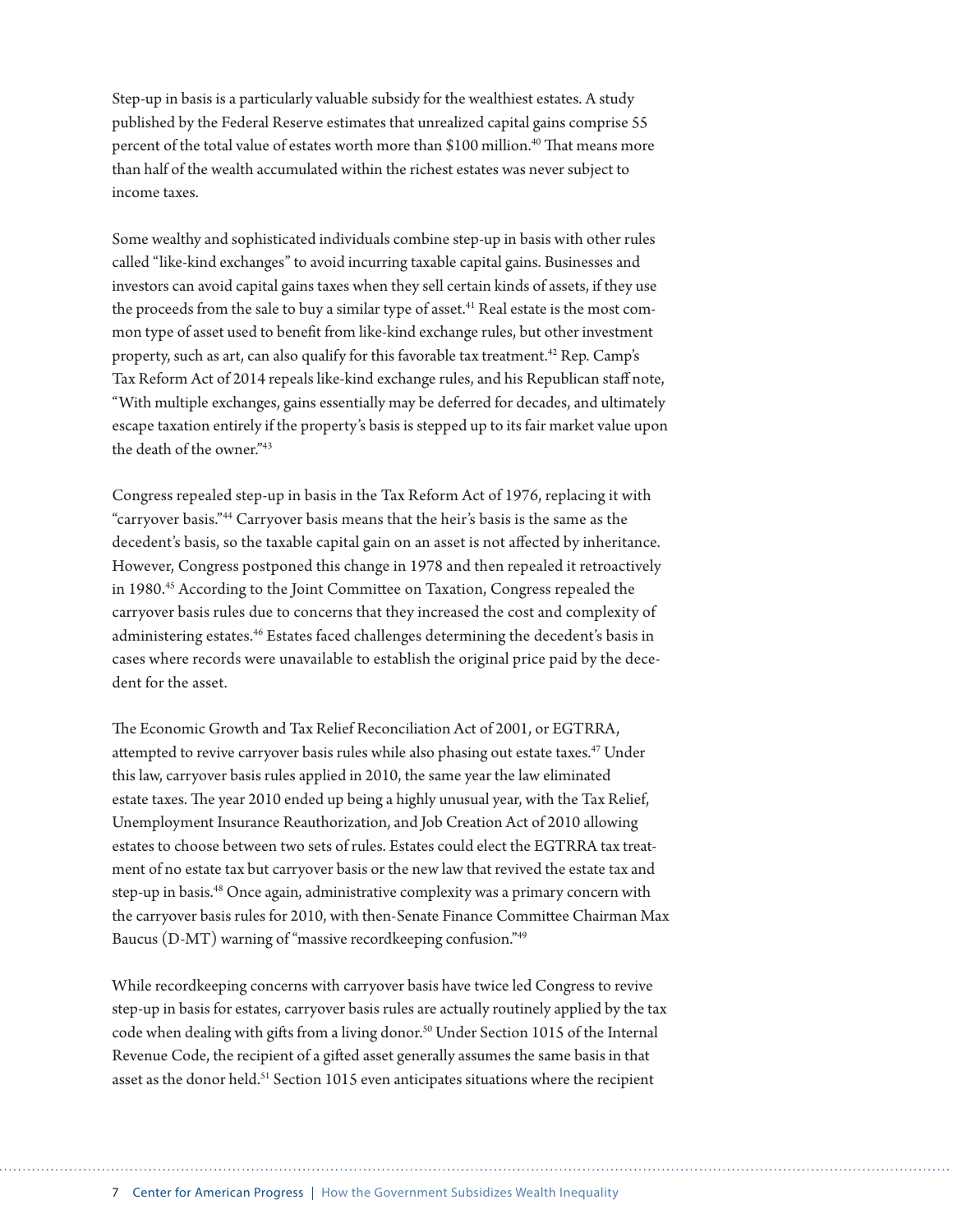of the gift does not know the donor's original basis, which is the recordkeeping concern used to justify step-up in basis for estates. In these cases, the IRS inquires with the donor or anyone else who might have information on the original basis of the gifted asset. If no one can provide this information, the IRS determines the basis by estimating what the fair market value of the asset was when the donor originally acquired it, using whatever information is available.

To be sure, there are differences between estates and gifts that make a carryover basis regime more difficult to apply in the case of estates. The previous owners are deceased when assets are inherited from estates, so the IRS cannot ask them about their original basis as they do for gifts. Additionally, donors of gifts can strategically select assets for gifting in which they have a high—and easily determined—basis, a practice that financial advisors encourage since the higher basis leaves the recipient with a smaller capital gains tax burden.52 Of course, decedents are not around to make such choices for their estates.

Both the Bowles-Simpson and Domenici-Rivlin commissions recommended repealing step-up in basis.<sup>53</sup> There may be legitimate administrative concerns with carryover basis, but policymakers should think hard about whether there are more-efficient ways than step-up in basis to address those concerns. Indeed, \$644 billion over 10 years is a high price to pay to ease paperwork burdens, especially when that money primarily subsidizes concentrations of inherited wealth.

### Fiscal impact of subsidizing wealth inequality

The federal budget outlook would be substantially different if not for step-up in basis and reduced rates on capital gains and dividends. While detailed annual cost estimates for tax expenditures are only available for a five-year window, CBO recently published estimates of the total 10-year cost for major tax expenditures. Those figures were used earlier for the cost estimates in this report, and together they total \$1.984 trillion from 2014 to 2023.54

CBO estimates that primary deficits—meaning deficits that do not include interest costs for the national debt—will total \$1.931 trillion from 2014 to 2023.<sup>55</sup> If not for these two tax expenditures that subsidize wealth inequality, federal revenues would be more than enough to pay for all federal programs over the next 10 years, meaning the federal budget would have a small primary surplus. To be clear, the federal government would still run modest overall deficits once interest costs are included. Primary deficits or surpluses matter because they measure whether current taxes can pay for current programs. If the budget

#### **FIGURE 5 Subsidies for wealth inequality exceed the primary deficit**

Tax expenditure costs and noninterest deficits from 2014 to 2023, in billions of dollars



Sources: Congressional Budget Office, "Updated Budget Projections: 2014 to 2024" (2014), available at http://cbo.gov/publication/45229; Congressional Budget Office, "The Distribution of Major Tax Expenditures in the Individual Income Tax System" (2013), available at http://www.cbo.gov/sites/default/ files/cbofiles/attachments/43768\_DistributionTaxExpenditures.pdf.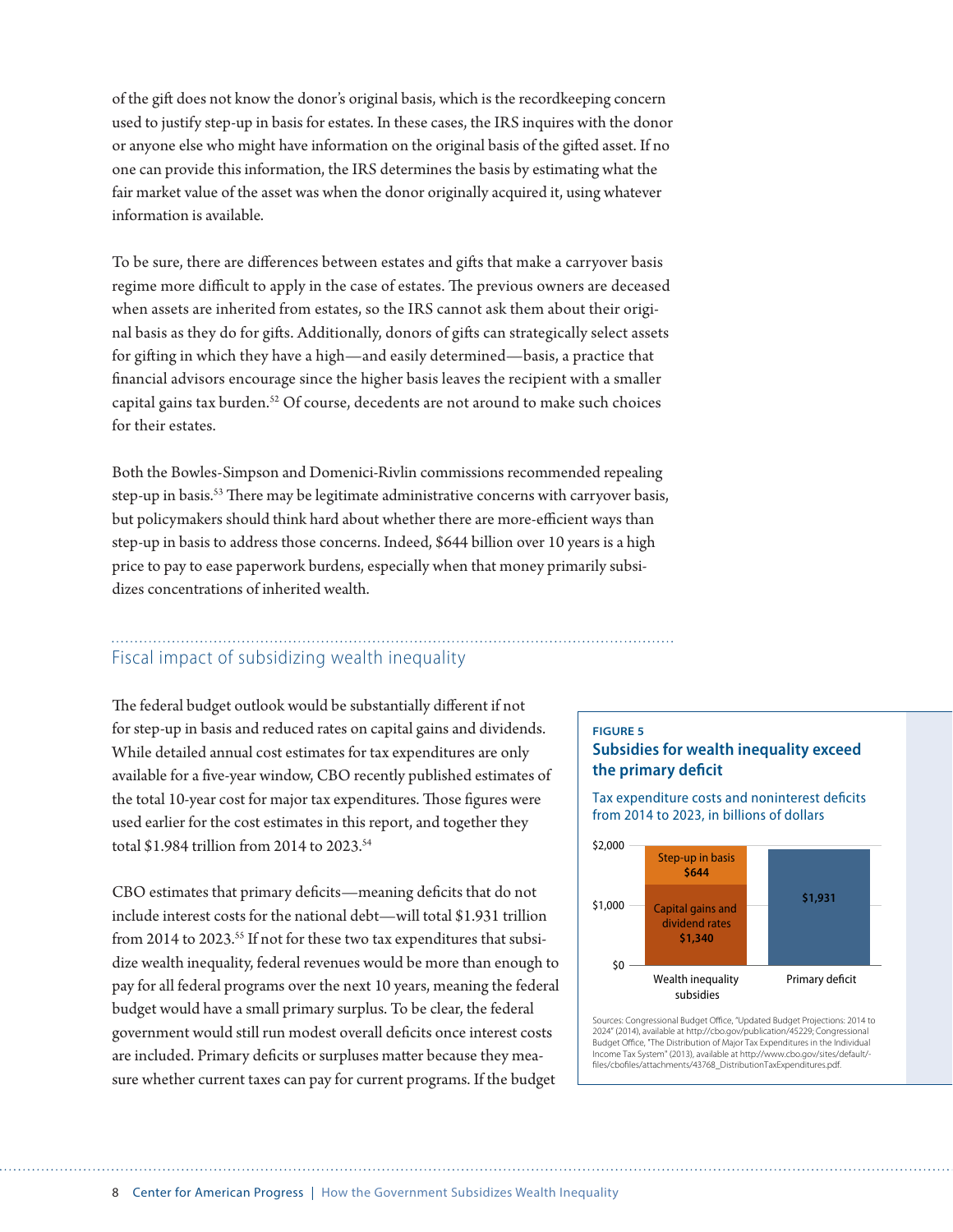has a primary surplus, then any residual deficit is entirely due to interest payments, which reflect earlier decisions that grew the national debt, not current policies.

The federal budget outlook has already improved substantially relative to a few years ago. In fact, CBO projects that in each of the next three years, deficits will be so low that the economy will grow faster than the debt, meaning that the national debt will fall as a share of gross domestic product, or GDP.

Eliminating subsidies for wealth inequality would further improve the budget outlook. Under current law, CBO projects that debt will start to increase as a share of GDP starting in 2018. If step-up in basis and low tax rates for capital gains and dividends are repealed, however, debt would remain on a downward path through the end of the most recent five-year budget window for which detailed tax expenditure estimates are available.<sup>56</sup>

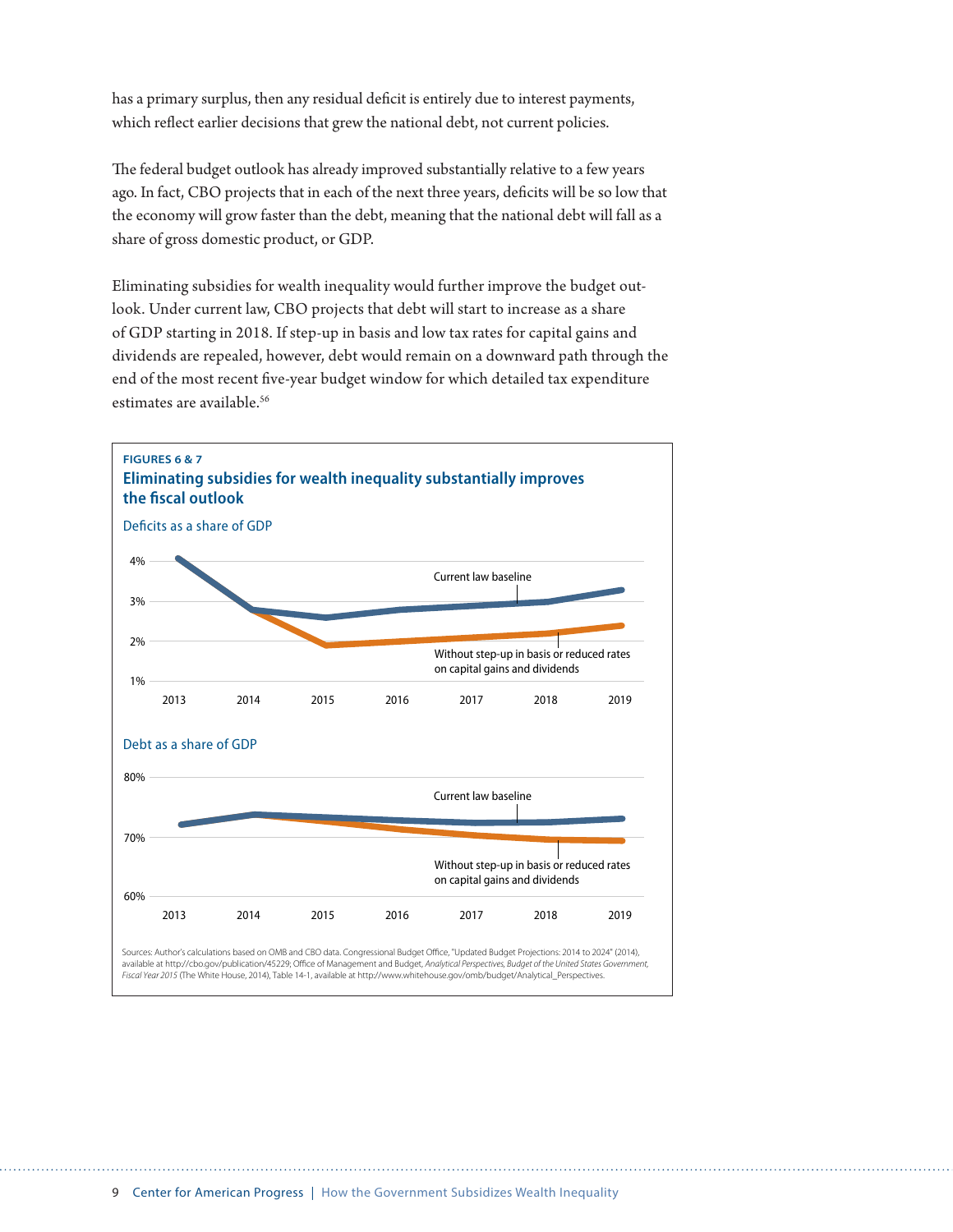It is likely that repealing low rates for capital gains and dividends and step-up in basis at the same time would actually have an even larger fiscal impact, since the two subsidies interact with each other. CBO estimates individual tax expenditures separately, meaning the effect of repealing two tax expenditures at the same time is not included in its analysis.57 The Office of Management and Budget, or OMB, also leaves interactions out of its analysis.58 Repealing step-up in basis broadens the base of capital gains subject to taxation, but OMB and CBO assume this broader base is taxed at the reduced rates that currently apply to capital gains. If capital gains tax rates were higher, the fiscal impact of repealing step-up in basis would be larger than OMB and CBO estimate.

American wealth is concentrated within the richest families at levels not seen since the 1920s, and the American people should ask whether our government should incur roughly \$2 trillion in deficits over the next 10 years for two policies that subsidize wealth inequality. To start answering that question, the public benefits from these subsidies should be weighed against their fiscal cost, as all spending programs and tax expenditures should be. But even if these policies do have some merit, perhaps there are other ways to spend \$2 trillion that deliver equal or greater public benefits without subsidizing inequality to such a dramatic extent.

*Harry Stein is the Associate Director for Fiscal Policy at the Center for American Progress.*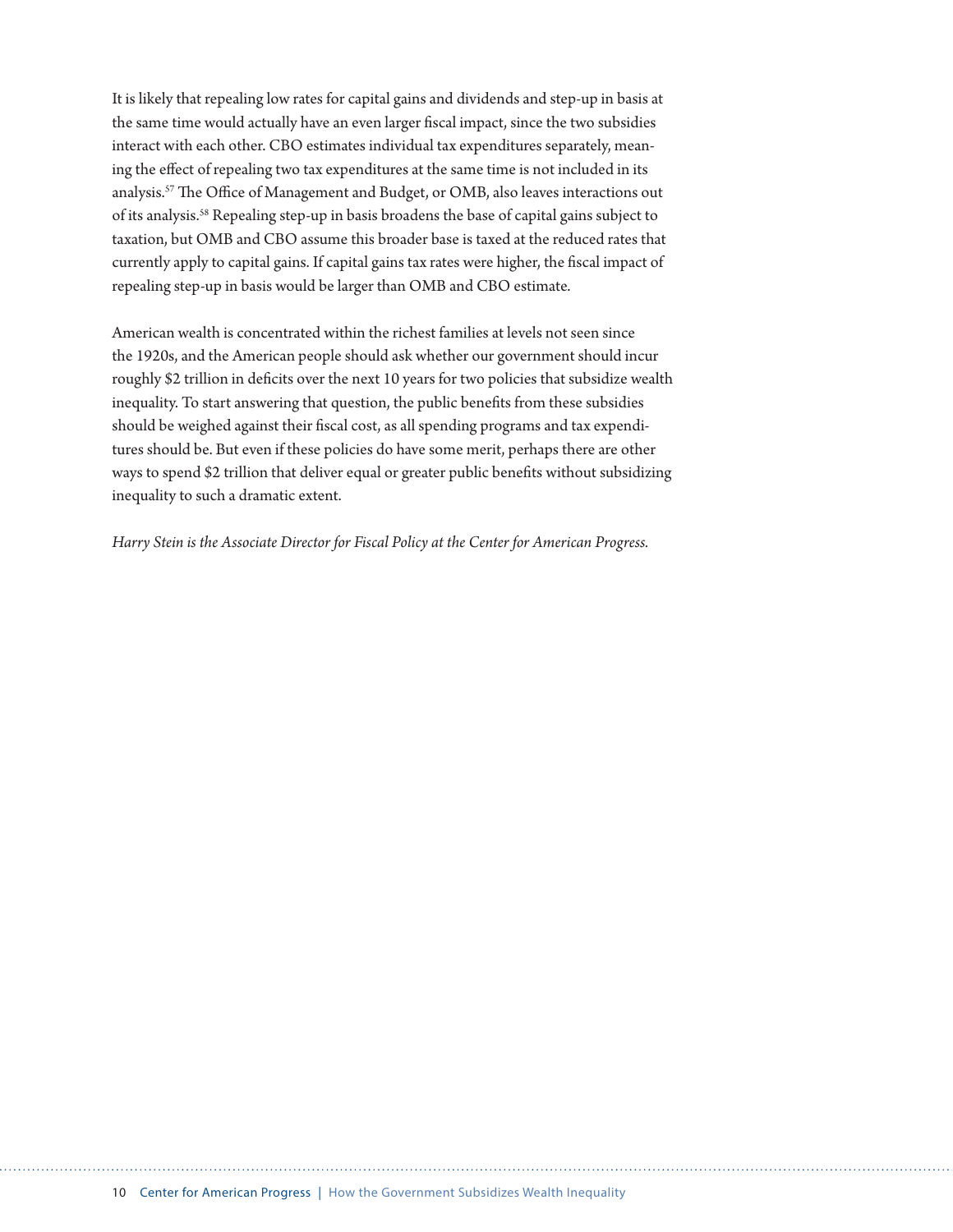#### Endnotes

- 1 Thomas Piketty, *Capital in the Twenty-First Century* (Cambridge, MA: Harvard University Press, 2014).
- 2 Emmanuel Saez and Gabriel Zucman, "The Distribution of US Wealth, Capital Income and Returns since 1913" (2014), available at [http://gabriel-zucman.eu/files/SaezZucman-](http://gabriel-zucman.eu/files/SaezZucman2014Slides.pdf)[2014Slides.pdf](http://gabriel-zucman.eu/files/SaezZucman2014Slides.pdf).
- 3 Piketty, *Capital in the Twenty-First Century*.
- 4 Congressional Budget Office, "The Distribution of Major Tax Expenditures in the Individual Income Tax System" (2013), available at [http://www.cbo.gov/sites/default/files/cbofiles/](http://www.cbo.gov/sites/default/files/cbofiles/attachments/43768_DistributionTaxExpenditures.pdf) [attachments/43768\\_DistributionTaxExpenditures.pdf](http://www.cbo.gov/sites/default/files/cbofiles/attachments/43768_DistributionTaxExpenditures.pdf).
- 5 Ibid.
- 6 Ibid.
- 7 Thomas L. Hungerford, "Changes in Income Inequality Among U.S. Tax Filers between 1991 and 2006: The Role of Wages, Capital Income, and Taxes." Working Paper (Social Science Research Network, 2013), available at [http://papers.](http://papers.ssrn.com/sol3/papers.cfm?abstract_id=2207372) [ssrn.com/sol3/papers.cfm?abstract\\_id=2207372.](http://papers.ssrn.com/sol3/papers.cfm?abstract_id=2207372)
- 8 Internal Revenue Service, *The 400 Individual Income Tax Returns Reporting the Largest Adjusted Gross Incomes Each Year, 1992-2009* (U.S. Department of the Treasury), available at <http://www.irs.gov/pub/irs-soi/09intop400.pdf>.
- 9 Ibid.
- 10 Ibid.
- 11 Sheldon Richman, "Why Double Taxation Must Cease," *Reason*, January 6, 2013, available at [http://reason.com/](http://reason.com/archives/2013/01/06/why-double-taxation-must-cease) [archives/2013/01/06/why-double-taxation-must-cease.](http://reason.com/archives/2013/01/06/why-double-taxation-must-cease)
- 12 Justin Fox, "Seven Fun Facts About Corporate Taxes," Harvard Business Review Blog Network, May 23, 2013, available at [http://blogs.hbr.org/2013/05/seven-fun-facts-about-corpo](http://blogs.hbr.org/2013/05/seven-fun-facts-about-corporate/)[rate/.](http://blogs.hbr.org/2013/05/seven-fun-facts-about-corporate/)
- 13 Martin A. Sullivan, "Are Capital Gains Double Taxed?", Tax Analysts, October 11, 2011, available at [http://www.taxana](http://www.taxanalysts.com/www/features.nsf/Articles/0C43B0D6D127333E85257926005FD837)[lysts.com/www/features.nsf/Articles/0C43B0D6D127333E85](http://www.taxanalysts.com/www/features.nsf/Articles/0C43B0D6D127333E85257926005FD837) [257926005FD837.](http://www.taxanalysts.com/www/features.nsf/Articles/0C43B0D6D127333E85257926005FD837)
- 14 Phil Kerpen, "Repeal the 'Inflation Tax,'" *National Review*, September 21, 2006, available at [http://www.nationalreview.](http://www.nationalreview.com/articles/218779/repeal-inflation-tax/phil-kerpen) [com/articles/218779/repeal-inflation-tax/phil-kerpen](http://www.nationalreview.com/articles/218779/repeal-inflation-tax/phil-kerpen).
- 15 Leonard Burman and Larry Ozanne, "Indexing Capital Gains" (Washington: Congressional Budget Office, 1990), available at [http://www.cbo.gov/sites/default/files/cbofiles/](http://www.cbo.gov/sites/default/files/cbofiles/ftpdocs/77xx/doc7773/90-cbo-041.pdf) [ftpdocs/77xx/doc7773/90-cbo-041.pdf.](http://www.cbo.gov/sites/default/files/cbofiles/ftpdocs/77xx/doc7773/90-cbo-041.pdf)
- 16 Ibid.
- 17 Sullivan, "Are Capital Gains Double Taxed?"
- 18 Alan D. Viard, "The Capital Gains Preference: Imperfect, but Useful," *Tax Notes* 135 (11) (2012): 1401–1402, available at [http://www.aei.org/files/2012/06/12/-viard-alternative](http://www.aei.org/files/2012/06/12/-viard-alternative-perspectives-june-2012_092131347248.pdf)[perspectives-june-2012\\_092131347248.pdf](http://www.aei.org/files/2012/06/12/-viard-alternative-perspectives-june-2012_092131347248.pdf).
- 19 Thomas L. Hungerford, "The Economic Effects of Capital Gains Taxation" (Washington: Congressional Research Service, 2010), available at [http://www.fas.org/sgp/crs/misc/](http://www.fas.org/sgp/crs/misc/R40411.pdf) [R40411.pdf.](http://www.fas.org/sgp/crs/misc/R40411.pdf)
- 20 Ibid.
- 21 Joel Slemrod, "The Truth About Taxes and Economic Growth," *Challenge* 46 (1) (2003): 5–14, available at [http://](http://www.challengemagazine.com/Challenge%20interview%20pdfs/Slemrod.pdf) [www.challengemagazine.com/Challenge%20interview%20](http://www.challengemagazine.com/Challenge%20interview%20pdfs/Slemrod.pdf) [pdfs/Slemrod.pdf](http://www.challengemagazine.com/Challenge%20interview%20pdfs/Slemrod.pdf).
- 22 David Block and William McBride, "Why Capital Gains are taxed at a Lower Rate," Tax Foundation, June 27, 2012, available at [http://taxfoundation.org/blog/why-capital-gains](http://taxfoundation.org/blog/why-capital-gains-are-taxed-lower-rate)[are-taxed-lower-rate.](http://taxfoundation.org/blog/why-capital-gains-are-taxed-lower-rate)
- 23 B. Douglas Bernheim and John Karl Scholz, "Saving, taxes and." In Joseph J. Cordes, Robert D. Ebel, and Jane G. Gravelle, eds., *The Encyclopedia of Taxation and Tax Policy, 2nd edition* (Washington: Urban Institute Press, 2005), available at [http://www.taxpolicycenter.org/taxtopics/encyclopedia/](http://www.taxpolicycenter.org/taxtopics/encyclopedia/Saving.cfm) [Saving.cfm](http://www.taxpolicycenter.org/taxtopics/encyclopedia/Saving.cfm).
- 24 Andrew Atkeson, V. V. Chari, and Patrick J. Kehoe, "Taxing Capital Income: A Bad Idea," *Federal Reserve Bank of Minneapolis Quarterly Review* 23 (3) (1999): 3–17, available at [http://www.minneapolisfed.org/research/qr/qr2331.pdf.](http://www.minneapolisfed.org/research/qr/qr2331.pdf)
- 25 Peter Diamond and Emmanuel Saez, "The Case for a Progressive Tax: From Basic Research to Policy Recommendations," *Journal of Economic Perspectives* 25 (4) (2011): 165–190, available at [http://pubs.aeaweb.org/doi/pdfp](http://pubs.aeaweb.org/doi/pdfplus/10.1257/jep.25.4.165)[lus/10.1257/jep.25.4.165](http://pubs.aeaweb.org/doi/pdfplus/10.1257/jep.25.4.165).

26 Ibid.

- 27 Len Burman, "No Obvious Relationship between Capital Gains Tax Rates and Economic Growth," TaxVox, March 19, 2012, available at [http://taxvox.taxpolicycenter.](http://taxvox.taxpolicycenter.org/2012/03/19/no-obvious-relationship-between-capital-gains-tax-rates-and-economic-growth/) [org/2012/03/19/no-obvious-relationship-between-capital](http://taxvox.taxpolicycenter.org/2012/03/19/no-obvious-relationship-between-capital-gains-tax-rates-and-economic-growth/)[gains-tax-rates-and-economic-growth/](http://taxvox.taxpolicycenter.org/2012/03/19/no-obvious-relationship-between-capital-gains-tax-rates-and-economic-growth/).
- 28 Floyd Norris, "Unearned, and Taxed Unequally," *The New York Times*, January 19, 2012, available at [http://www.nytimes.](http://www.nytimes.com/2012/01/20/business/investment-income-hasnt-always-had-tax-advantages.html) [com/2012/01/20/business/investment-income-hasnt](http://www.nytimes.com/2012/01/20/business/investment-income-hasnt-always-had-tax-advantages.html)[always-had-tax-advantages.html](http://www.nytimes.com/2012/01/20/business/investment-income-hasnt-always-had-tax-advantages.html).
- 29 The Committee for a Responsible Federal Budget, "The Tax Break-Down: Preferential Rates on Capital Gains," August 27, 2013, available at [http://crfb.org/blogs/tax-break-down](http://crfb.org/blogs/tax-break-down-preferential-rates-capital-gains)[preferential-rates-capital-gains](http://crfb.org/blogs/tax-break-down-preferential-rates-capital-gains).
- 30 National Commission on Fiscal Responsibility and Reform, *The Moment of Truth* (The White House, 2010), available at [http://www.fiscalcommission.gov/sites/fiscalcommission.](http://www.fiscalcommission.gov/sites/fiscalcommission.gov/files/documents/TheMomentofTruth12_1_2010.pdf) [gov/files/documents/TheMomentofTruth12\\_1\\_2010.pdf](http://www.fiscalcommission.gov/sites/fiscalcommission.gov/files/documents/TheMomentofTruth12_1_2010.pdf).
- 31 Sen. Pete V. Domenici and Alice M. Rivlin, "Restoring America's Future" (Washington: Bipartisan Policy Center, 2010), available at [http://bipartisanpolicy.org/sites/default/files/](http://bipartisanpolicy.org/sites/default/files/files/BPC%20FINAL%20REPORT%20FOR%20PRINTER%2002%2028%2011.pdf) [files/BPC%20FINAL%20REPORT%20FOR%20PRINTER%20](http://bipartisanpolicy.org/sites/default/files/files/BPC%20FINAL%20REPORT%20FOR%20PRINTER%2002%2028%2011.pdf) [02%2028%2011.pdf](http://bipartisanpolicy.org/sites/default/files/files/BPC%20FINAL%20REPORT%20FOR%20PRINTER%2002%2028%2011.pdf).
- 32 U.S. House of Representatives Committee on Ways and Means, "The Tax Reform Act of 2014 Section-by-Section Summary" (2014), available at [http://waysandmeans.house.](http://waysandmeans.house.gov/uploadedfiles/ways_and_means_section_by_section_summary_final_022614.pdf) [gov/uploadedfiles/ways\\_and\\_means\\_section\\_by\\_sec](http://waysandmeans.house.gov/uploadedfiles/ways_and_means_section_by_section_summary_final_022614.pdf)[tion\\_summary\\_final\\_022614.pdf](http://waysandmeans.house.gov/uploadedfiles/ways_and_means_section_by_section_summary_final_022614.pdf).
- 33 *Bipartisan Tax Fairness and Simplification Act of 2011*, S. 727, 112 Cong. 1 sess. (Government Printing Office, 2011), available at [http://beta.congress.gov/bill/112th-congress/](http://beta.congress.gov/bill/112th-congress/senate-bill/727/text?q=%7B%22search%22%3A%5B%22s.+727%22%5D%7D) [senate-bill/727/text?q=%7B%22search%22%3A%5B%22s.+](http://beta.congress.gov/bill/112th-congress/senate-bill/727/text?q=%7B%22search%22%3A%5B%22s.+727%22%5D%7D) [727%22%5D%7D](http://beta.congress.gov/bill/112th-congress/senate-bill/727/text?q=%7B%22search%22%3A%5B%22s.+727%22%5D%7D).
- 34 Roger Altman and others, "Reforming Our Tax System, Reducing Our Deficit" (Washington: Center for American Progress, 2012), available at [http://www.americanprogress.](http://www.americanprogress.org/issues/tax-reform/report/2012/12/04/46689/reforming-our-tax-system-reducing-our-deficit/) [org/issues/tax-reform/report/2012/12/04/46689/reforming](http://www.americanprogress.org/issues/tax-reform/report/2012/12/04/46689/reforming-our-tax-system-reducing-our-deficit/)[our-tax-system-reducing-our-deficit/.](http://www.americanprogress.org/issues/tax-reform/report/2012/12/04/46689/reforming-our-tax-system-reducing-our-deficit/)
- 35 Ibid.
- 36 Internal Revenue Service, *Publication 551: Basis of Assets* (U.S. Department of the Treasury, 2012), available at [http://www.](http://www.irs.gov/pub/irs-pdf/p551.pdf) [irs.gov/pub/irs-pdf/p551.pdf](http://www.irs.gov/pub/irs-pdf/p551.pdf).

37 Ibid.